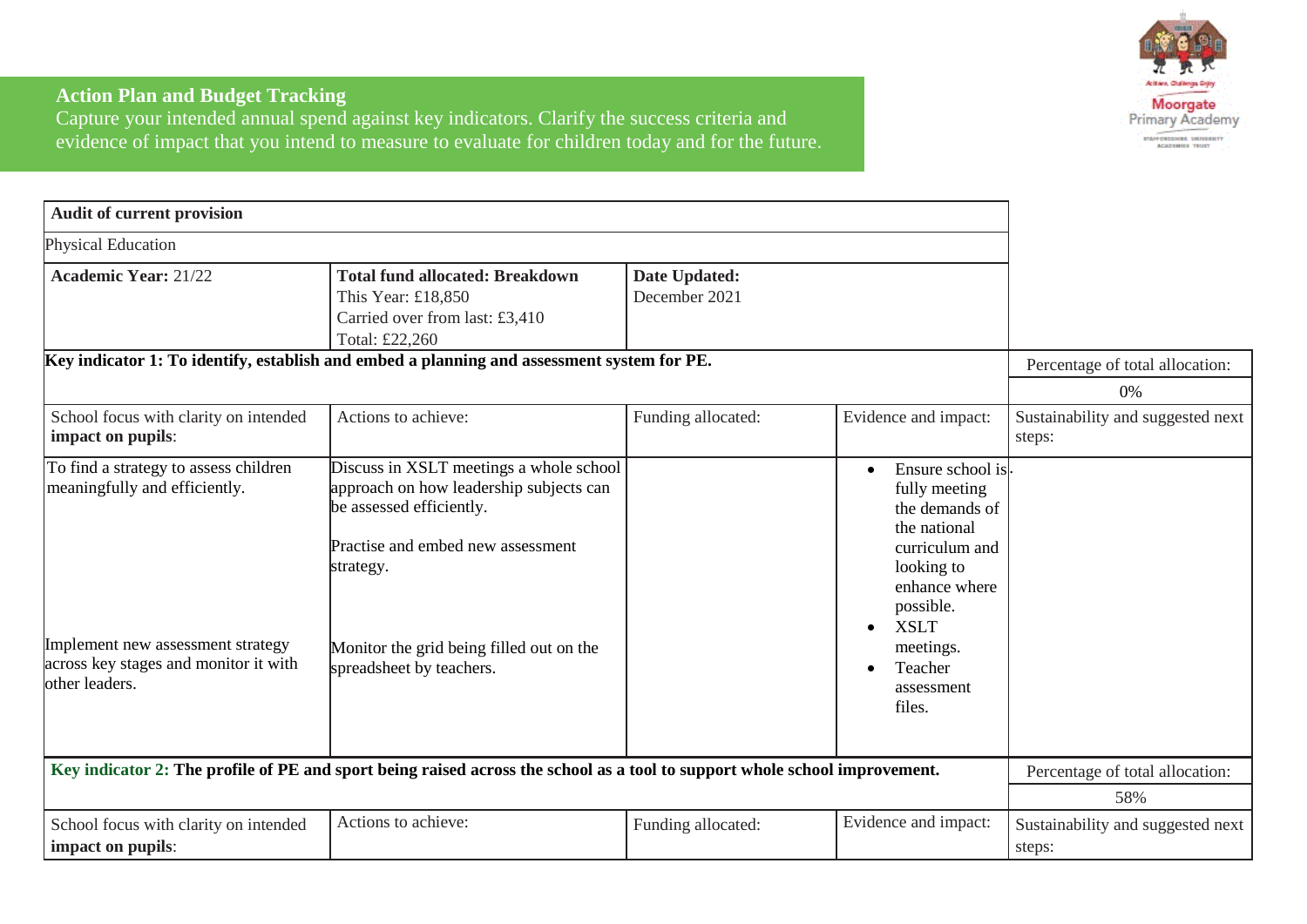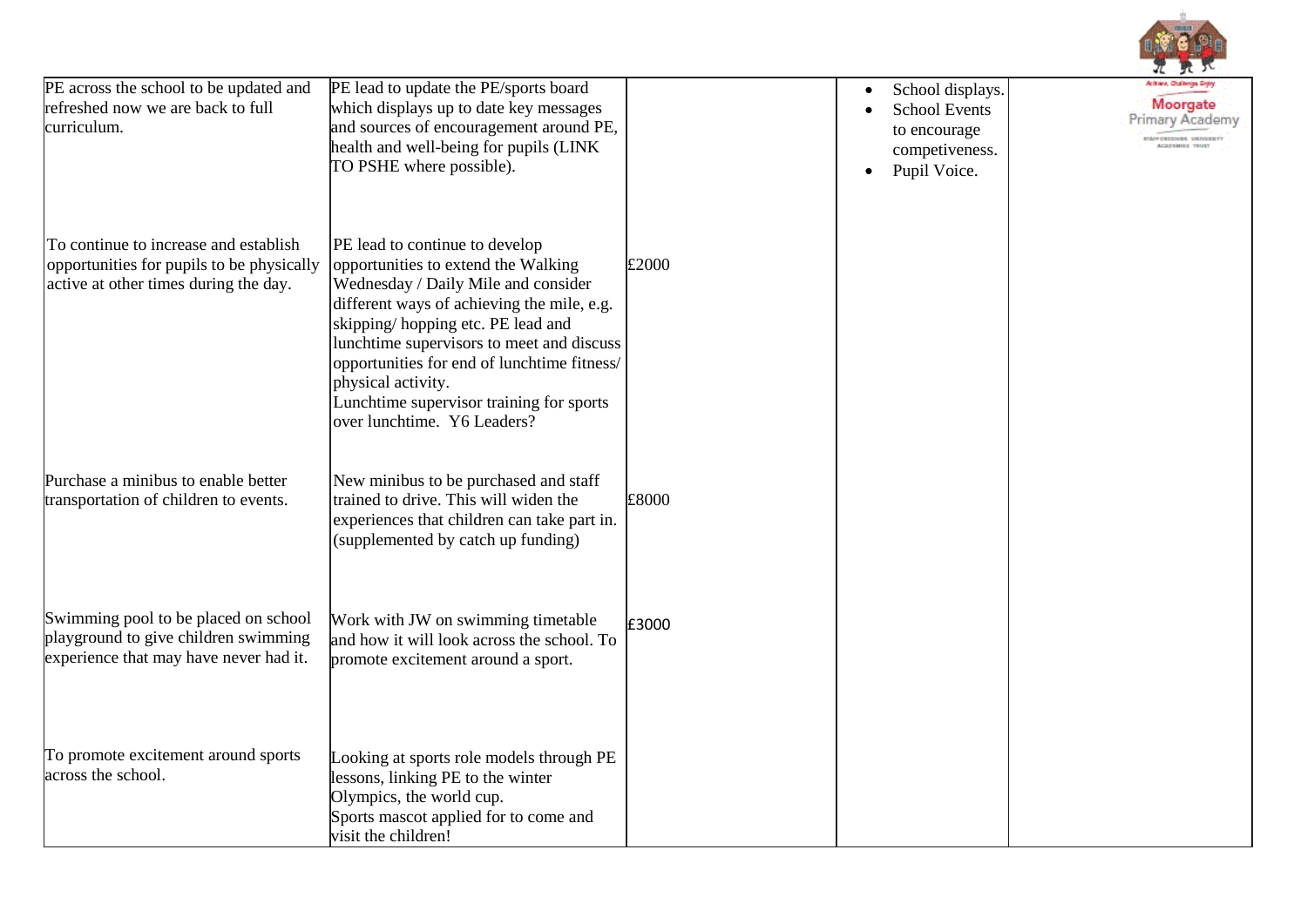

| <b>Key indicator 3:</b>                                                           |
|-----------------------------------------------------------------------------------|
| Increased confidence, knowledge and skills of all staff in teaching PE and sport. |

| <b>Key indicator 3:</b><br>Increased confidence, knowledge and skills of all staff in teaching PE and sport. |                                                                                                                                                                                                                                                                           |            |                                                                                                                                                                                    | Percentage of total allocation:<br>Moorgate<br>36% mary Academy |
|--------------------------------------------------------------------------------------------------------------|---------------------------------------------------------------------------------------------------------------------------------------------------------------------------------------------------------------------------------------------------------------------------|------------|------------------------------------------------------------------------------------------------------------------------------------------------------------------------------------|-----------------------------------------------------------------|
| School focus with clarity on intended                                                                        | Actions to achieve:                                                                                                                                                                                                                                                       | Funding    | Evidence and impact:                                                                                                                                                               | Sustainability and suggested                                    |
| impact on pupils:                                                                                            |                                                                                                                                                                                                                                                                           | allocated: |                                                                                                                                                                                    | next steps:                                                     |
| Staff to feel more confident in building<br>progression in subjects such as<br>gymnastics and dance.         | Book and take part in training with<br>Emma Shaw to work with classes and<br>teachers on a series of lessons to<br>observe and teach progression in PE.<br>Staff to take part in in school bespoke<br>package for gymnastics and dance<br>$\alpha$ (package – DATES TBC). | £3000      | Staff to feel more confident<br>teaching P.E.<br>Lessons to be more<br>meaningful for children.<br>CPD Training for staff $-$<br>Develop better understanding<br>of Gym and Dance. |                                                                 |
|                                                                                                              | Book other CPD partners and work<br>with them to build CPD for staff $-$<br>Targeting dance and gymnastics.                                                                                                                                                               | £5000      |                                                                                                                                                                                    |                                                                 |

| Key indicator 4: Broader experience of a range of sports and activities offered to all pupils.                                      |                                                                                                                                                                    |            |                                                                                                                                                                            | Percentage of total allocation: |
|-------------------------------------------------------------------------------------------------------------------------------------|--------------------------------------------------------------------------------------------------------------------------------------------------------------------|------------|----------------------------------------------------------------------------------------------------------------------------------------------------------------------------|---------------------------------|
|                                                                                                                                     |                                                                                                                                                                    |            |                                                                                                                                                                            | 4%                              |
| School focus with clarity on intended                                                                                               | Actions to achieve:                                                                                                                                                | Funding    | Evidence and impact:                                                                                                                                                       | Sustainability and suggested    |
| impact on pupils:                                                                                                                   |                                                                                                                                                                    | allocated: |                                                                                                                                                                            | next steps:                     |
| Further develop our Mindfulness and<br>Wellbeing Curriculum consolidating the<br>link with P.E.                                     | Purchase of relevant resources to<br>update and widen our school package.<br>Focus on Yoga- purchase of specific<br>resources.                                     | £1000      | Children become calmer and<br>manage stress and worries<br>better.<br>They are taught positive<br>coping strategies which build<br>up their self-esteem and<br>confidence. |                                 |
| Children are provided with opportunities<br>to compete with their peers and other<br>schools via an annual programme of<br>levents. | Compete in matches/tournaments<br>against other schools.<br>To apply for the School Games<br>Silver award $(2021/22)$ having<br>successfully achieved Bronze Award |            | ALL children will take part in<br>some form of regular                                                                                                                     |                                 |